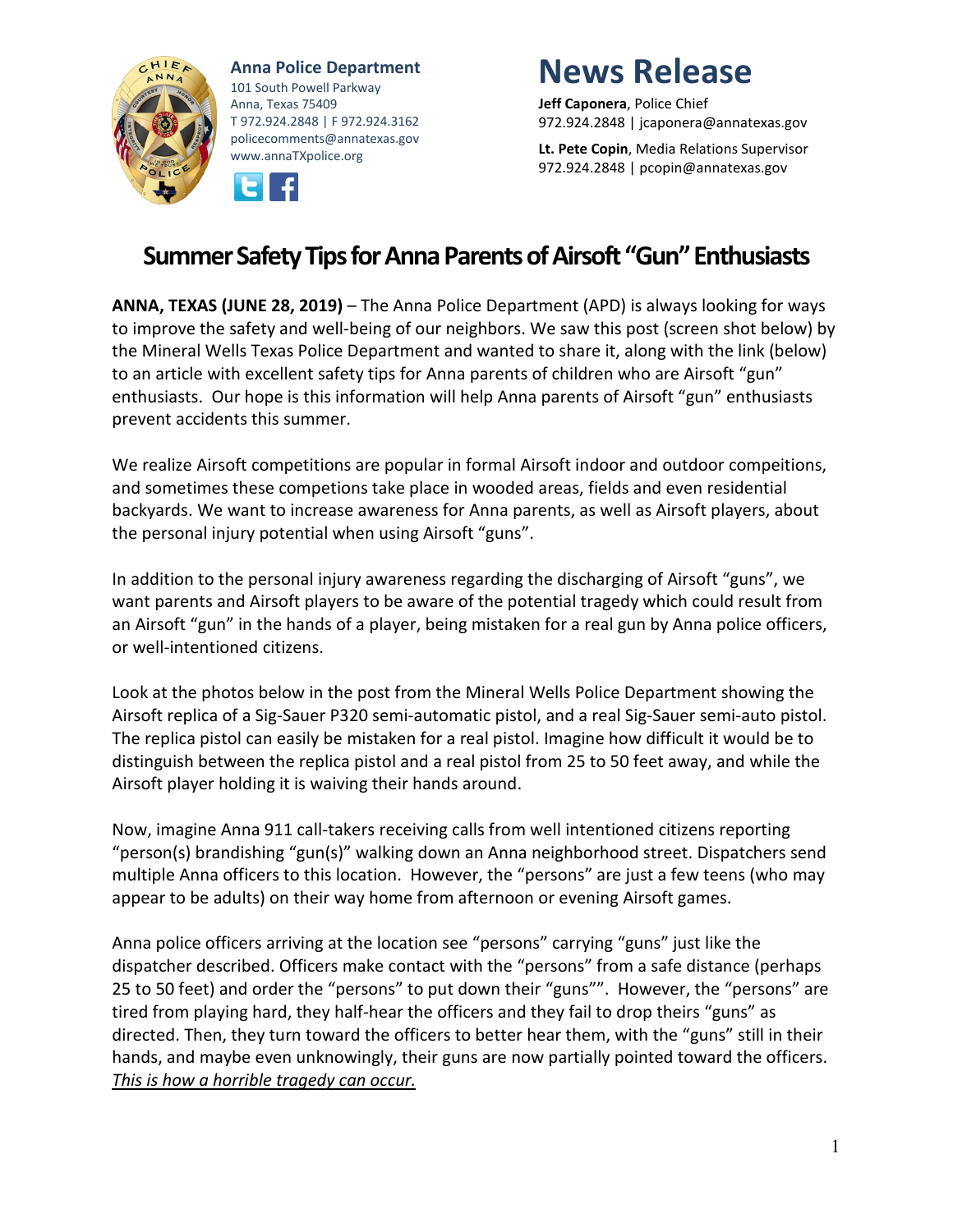Parents of children who are Airsoft players, talk with your children and explain to them the importance of following the orders of police officers without hesitation if they are playing Airsoft games, carrying their "guns" and come in contact with an Anna Police Officer.

"The link below is a great article written by a personal defense training professional about Airsoft "gun" dangers related to incidents involving her own children. It contains excelent suggestions for improving Airsoft "gun" safety which we can use here in Anna," said Anna Police Chief Jeff Caponera. "By sharing this safety information about Airsoft "guns" with Anna parents and their children, we all can help prevent any Airsoft accidents this summer."

<https://www.personaldefensenetwork.com/article/kids-guns-three-airsoft-mistakes/>